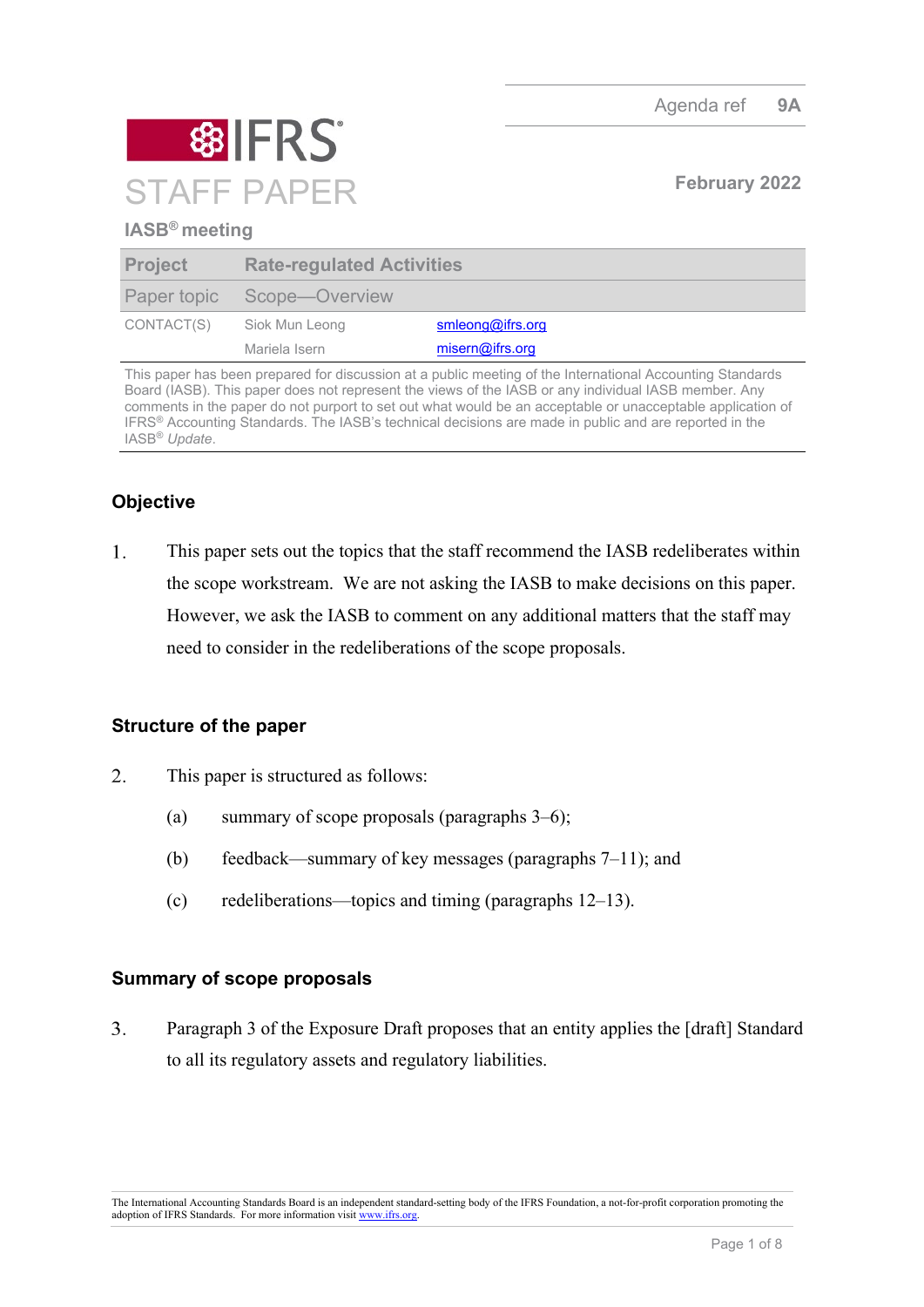- $\overline{4}$ . Paragraph 6 of the Exposure Draft specifies that a regulatory asset or a regulatory liability can exist only if:
	- (a) an entity is party to a regulatory agreement;
	- (b) the regulatory agreement determines the regulated rate the entity charges for the goods or services it supplies to customers; and
	- (c) part of the total allowed compensation for goods or services supplied in one period is charged to customers through the regulated rates for goods or services supplied in a different period (that is, there are differences in timing).
- 5. The Exposure Draft defines:
	- (a) a *regulatory asset* and a *regulatory liability*;
	- (b) a *regulatory agreement*; and
	- (c) a *regulated rate* and the *total allowed compensation* for goods or services an entity supplied to its customers.
- <span id="page-1-0"></span>6. The Exposure Draft provides guidance on:
	- (a) differences in timing and how they differ from other differences relating to revenue recognition (paragraphs 18–19 in the Exposure Draft); and
	- (b) rights and obligations that are not regulatory assets and regulatory liabilities (paragraphs 20–23 in the Exposure Draft).

#### **Feedback—Summary of key messages**

- <span id="page-1-1"></span> $7.$ Many of the respondents—mainly preparers, accountancy bodies and academics in Latin America, Africa and Europe—agreed with the proposed scope.
- 8. However, many respondents commenting on the Exposure Draft said the proposed scope may be broader than intended. Many respondents also said that the scope proposals are not sufficiently clear to help them determine whether an agreement, arrangement or activity would be in the scope of the Exposure Draft.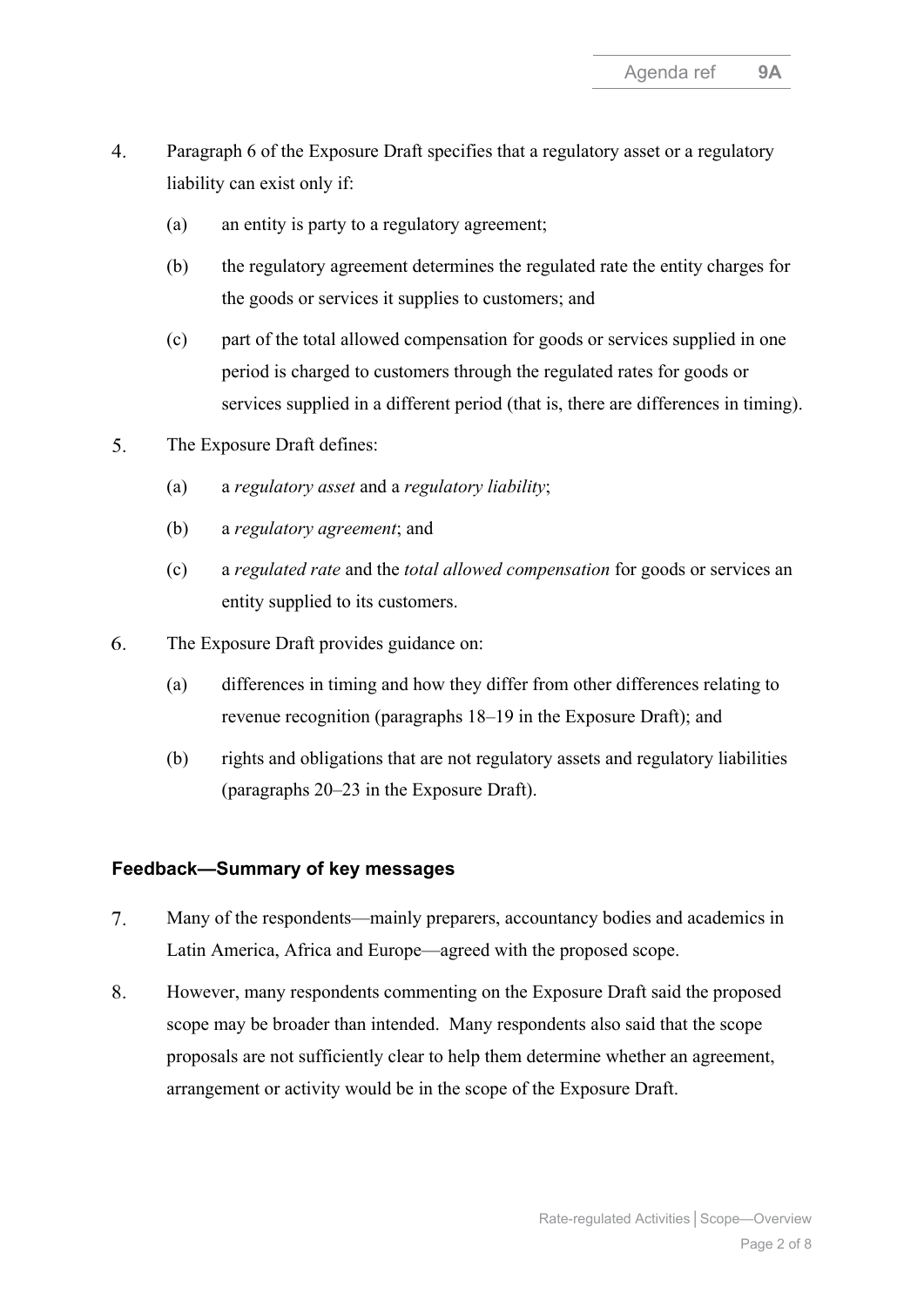- <span id="page-2-7"></span><span id="page-2-6"></span><span id="page-2-5"></span><span id="page-2-4"></span><span id="page-2-3"></span><span id="page-2-2"></span><span id="page-2-1"></span>9. According to the feedback, the lack of clarity in the proposed scope is mainly caused by:
	- (a) difficulty in identifying the rights and obligations that may constitute a regulatory agreement.
	- (b) uncertainty about whether particular features (for example, a regulatory agreement that creates regulatory assets or regulatory liabilities, but not both) may cause a regulatory arrangement to be within, or outside, the scope of the proposals.
	- (c) uncertainty about whether a right or obligation is enforceable, and how the assessment of enforceability interacts with the recognition and measurement proposals.
	- (d) exclusion of some features of 'defined rate regulation' in the conditions for a regulatory asset or regulatory liability to exist in paragraph 6 of the Exposure Draft.<sup>[1](#page-2-0)</sup>
	- (e) uncertainty about whether the proposals are intended to provide information that supplements only the information already provided by IFRS 15 *Revenue from Contracts with Customers*. This is mainly caused by uncertainty about the interaction of the proposed model with IFRS 9 *Financial Instruments* and IFRS 17 *Insurance Contracts.*
	- (f) uncertainty about the interaction of the proposed model with IFRIC 12 *Service Concession Arrangements* (see paragraph [11\)](#page-3-0).
	- (g) uncertainty about the boundary between financial instruments and regulatory assets and regulatory liabilities in certain fact patterns unrelated to IFRIC 12 for example, regulatory agreements that create not only rights and obligations to adjust future regulated rates, but also rights and obligations to receive or pay cash in specific circumstances. In addition, during the project the staff learned that some entities are recognising regulatory balances applying their own accounting policies. These entities typically include these regulatory balances as part of their accounts receivable or accounts payable (that is, they view

<span id="page-2-0"></span>Paragraph BC82 of the [Basis for Conclusions](https://www.ifrs.org/content/dam/ifrs/project/rate-regulated-activities/published-documents/ed2021-rra-bc.pdf) on the Exposure Draft.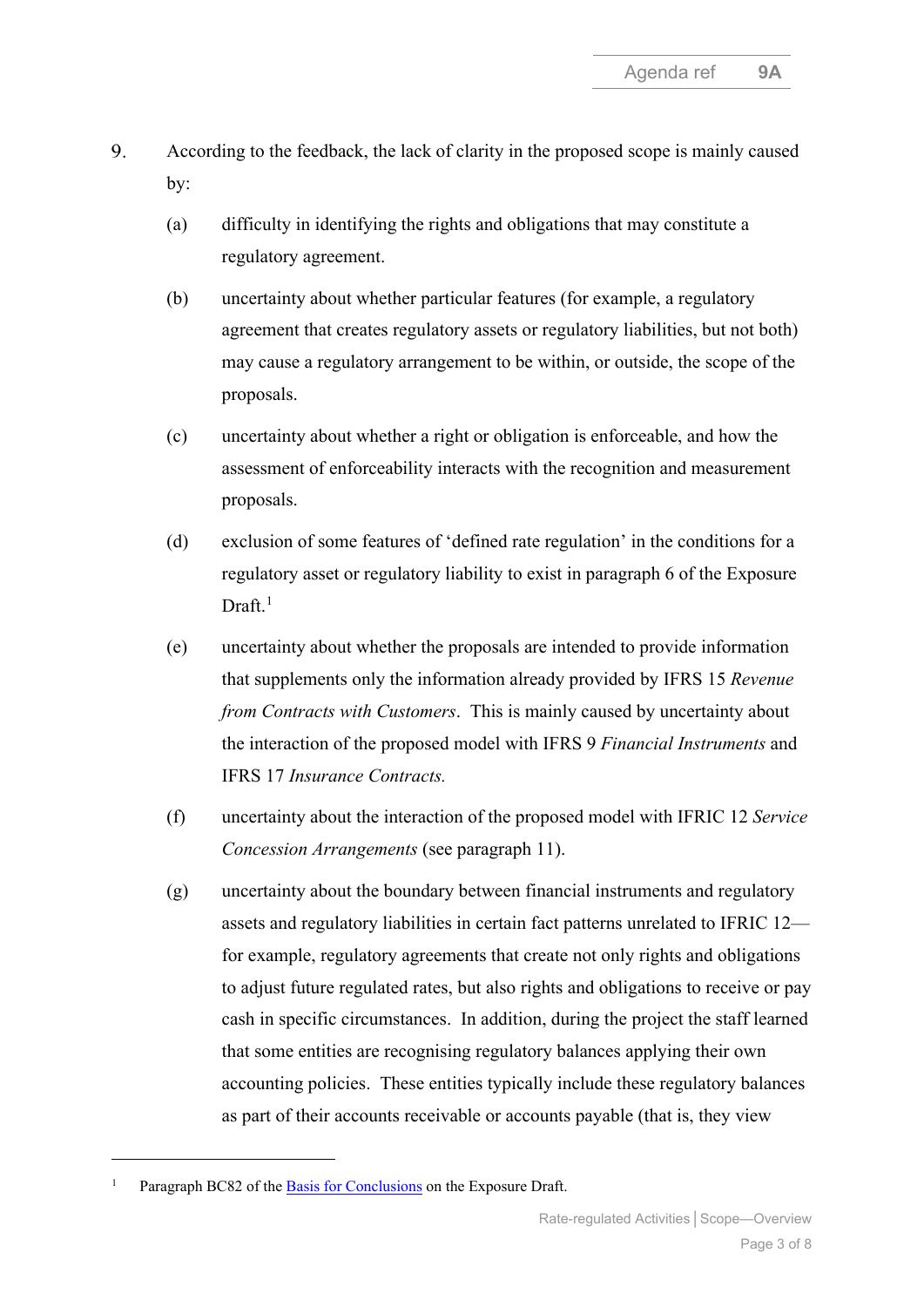<span id="page-3-6"></span><span id="page-3-5"></span><span id="page-3-4"></span>these balances as financial instruments). For these entities, there is uncertainty about whether the proposals would require them to reclassify these regulatory balances as regulatory assets or regulatory liabilities on transition.

- <span id="page-3-7"></span><span id="page-3-3"></span><span id="page-3-2"></span>(h) a lack of clarity about:
	- (i) the proposed definition of 'regulatory agreement' and the term 'customers', including their application to more discretionary ratesetting processes or more complex billing arrangements.
	- (ii) whether a regulator must exist for a right or obligation to meet the definition of a regulatory asset or regulatory liability.
- 10. Respondents who expressed concerns about the scope, recommended that the IASB minimise the risk the final Standard unintentionally captures a wide range of regulatory arrangements, or is applied inconsistently, by:
	- (a) restricting the scope of the final Standard;
	- (b) clarifying the regulatory arrangements that would be within, or outside, the scope of the final Standard; and
	- (c) clarifying the interactions with other IFRS Accounting Standards.
- <span id="page-3-0"></span> $11.$ Many respondents asked the IASB to clarify the interaction between the proposals and IFRIC 12. Most respondents commenting on this topic suggested the IASB provide guidance and illustrative examples on how an entity would account for regulatory assets and regulatory liabilities applying the financial asset, the intangible asset or a hybrid model in IFRIC 12.

#### **Redeliberations—Topics**

<span id="page-3-1"></span> $12.$ The table sets out the topics relating to the scope proposals that need the IASB's redeliberation: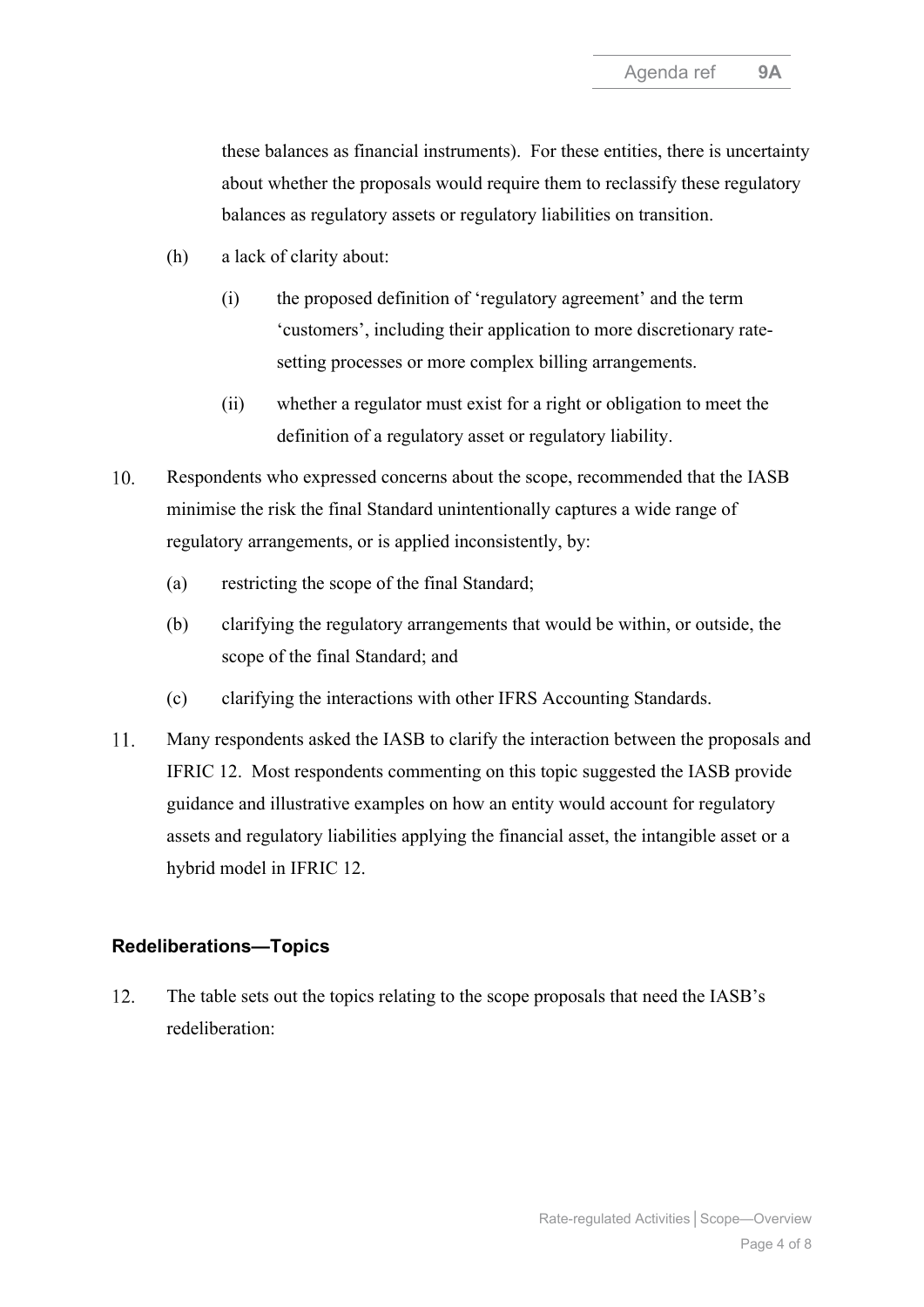| <b>Topic</b> |                                                                                                                                                                                                                      | <b>Comments</b>                                                                                                                                                                                                                                                                                                                                                                                                                                                                                                                                                                                                                                                                                                                                                                                                                                                                                                  |
|--------------|----------------------------------------------------------------------------------------------------------------------------------------------------------------------------------------------------------------------|------------------------------------------------------------------------------------------------------------------------------------------------------------------------------------------------------------------------------------------------------------------------------------------------------------------------------------------------------------------------------------------------------------------------------------------------------------------------------------------------------------------------------------------------------------------------------------------------------------------------------------------------------------------------------------------------------------------------------------------------------------------------------------------------------------------------------------------------------------------------------------------------------------------|
|              | Possible scope restrictions (paragraph $10(a)$ )                                                                                                                                                                     |                                                                                                                                                                                                                                                                                                                                                                                                                                                                                                                                                                                                                                                                                                                                                                                                                                                                                                                  |
| a)           | Confirming proposed exclusion of some features of<br>'defined rate regulation' (paragraph 9(d))                                                                                                                      | Discussed at this IASB meeting—Agenda Paper 9B                                                                                                                                                                                                                                                                                                                                                                                                                                                                                                                                                                                                                                                                                                                                                                                                                                                                   |
| b)           | Focusing the final Standard on supplementing only the<br>information already provided by IFRS 15. This topic<br>includes assessing interaction of the proposed model<br>with IFRS 9 and IFRS 17 (paragraph $9(e)$ ). | The staff think that it may be appropriate to make a recommendation on<br>whether the final Standard should focus on supplementing only the<br>information already provided by IFRS 15, only after the staff has assessed the<br>interaction of the proposed model with IFRS 9 and IFRS 17.<br>The staff assessment will depend on the evidence gathered about:<br>the existence of agreements within the scope of IFRS 9 or IFRS 17 that<br>(a)<br>may give rise to regulatory assets and regulatory liabilities; and<br>how widespread these agreements might be and how material the<br>(b)<br>regulatory assets or regulatory liabilities might be.<br>Please note that IFRS 17 is applicable for annual reporting periods beginning<br>on or after 1 January 2023. We are planning to discuss the interaction of the<br>proposed model with IFRS 17 when the implementation of IFRS 17 is near<br>complete. |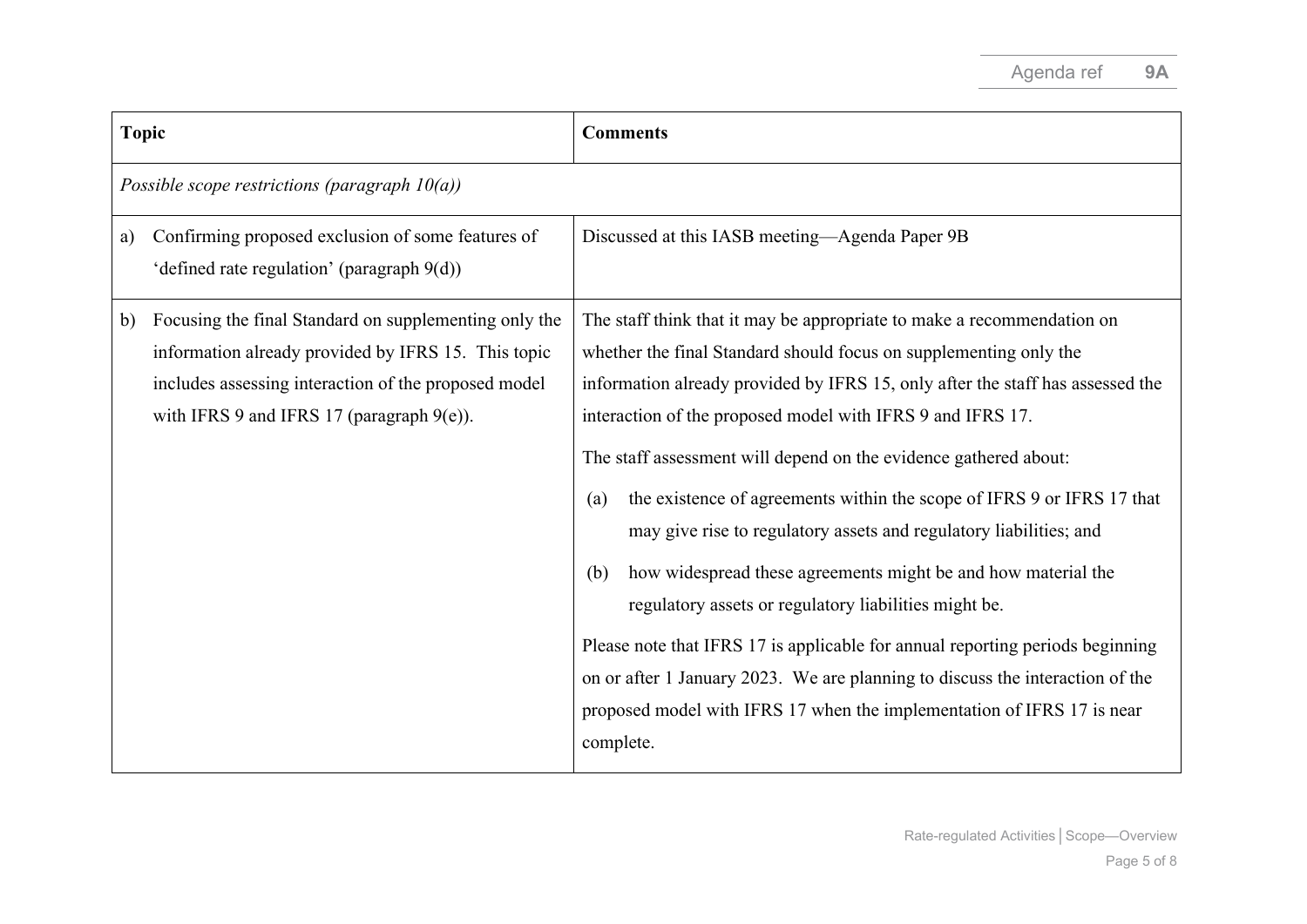<span id="page-5-0"></span>

| <b>Topic</b>                                                                            |                                                                                                                                                   | <b>Comments</b>                                                                                                                                                                                                                       |  |  |
|-----------------------------------------------------------------------------------------|---------------------------------------------------------------------------------------------------------------------------------------------------|---------------------------------------------------------------------------------------------------------------------------------------------------------------------------------------------------------------------------------------|--|--|
| Determining whether regulatory arrangements are in or out of scope (paragraph $10(b)$ ) |                                                                                                                                                   |                                                                                                                                                                                                                                       |  |  |
| $\mathbf{c})$                                                                           | What rights and obligations constitute a regulatory<br>agreement (paragraph $9(a)$ )                                                              | Discussed at this IASB meeting—Agenda Paper 9B                                                                                                                                                                                        |  |  |
| d)                                                                                      | Application of scope proposals to particular features of<br>a regulatory arrangement (paragraph 9(b))                                             | Discussed at this IASB meeting—Agenda Paper 9B                                                                                                                                                                                        |  |  |
| e)                                                                                      | Assessing the enforceability of rights and obligations<br>to adjust future regulated rates (paragraph $9(c)$ )                                    | This topic has interactions with the recognition and measurement proposals.<br>Consequently, we will consider enforceability when discussing these other<br>aspects of the model.                                                     |  |  |
| f)                                                                                      | Application questions relating to the definition of<br>'regulatory agreement' and the term 'customers' <sup>2</sup><br>${\rm (pargraph 9(h)(i))}$ | The staff will analyse feedback received on application difficulties posed by<br>the term 'customers' in the definition of 'regulatory agreement' and will<br>provide corresponding recommendations for the IASB at a future meeting. |  |  |
| g)                                                                                      | The role of the 'regulator' (paragraph $9(h)(ii)$ )                                                                                               | Discussed at this IASB meeting—Agenda Paper 9C<br>The IASB's tentative decisions on this topic may have implications for the<br>proposed definitions (item (f) in this table).                                                        |  |  |

<sup>&</sup>lt;sup>2</sup> This paper will also discuss consequential changes to other definitions proposed in the Exposure Draft, such as 'regulated rate' and 'total allowed compensation'.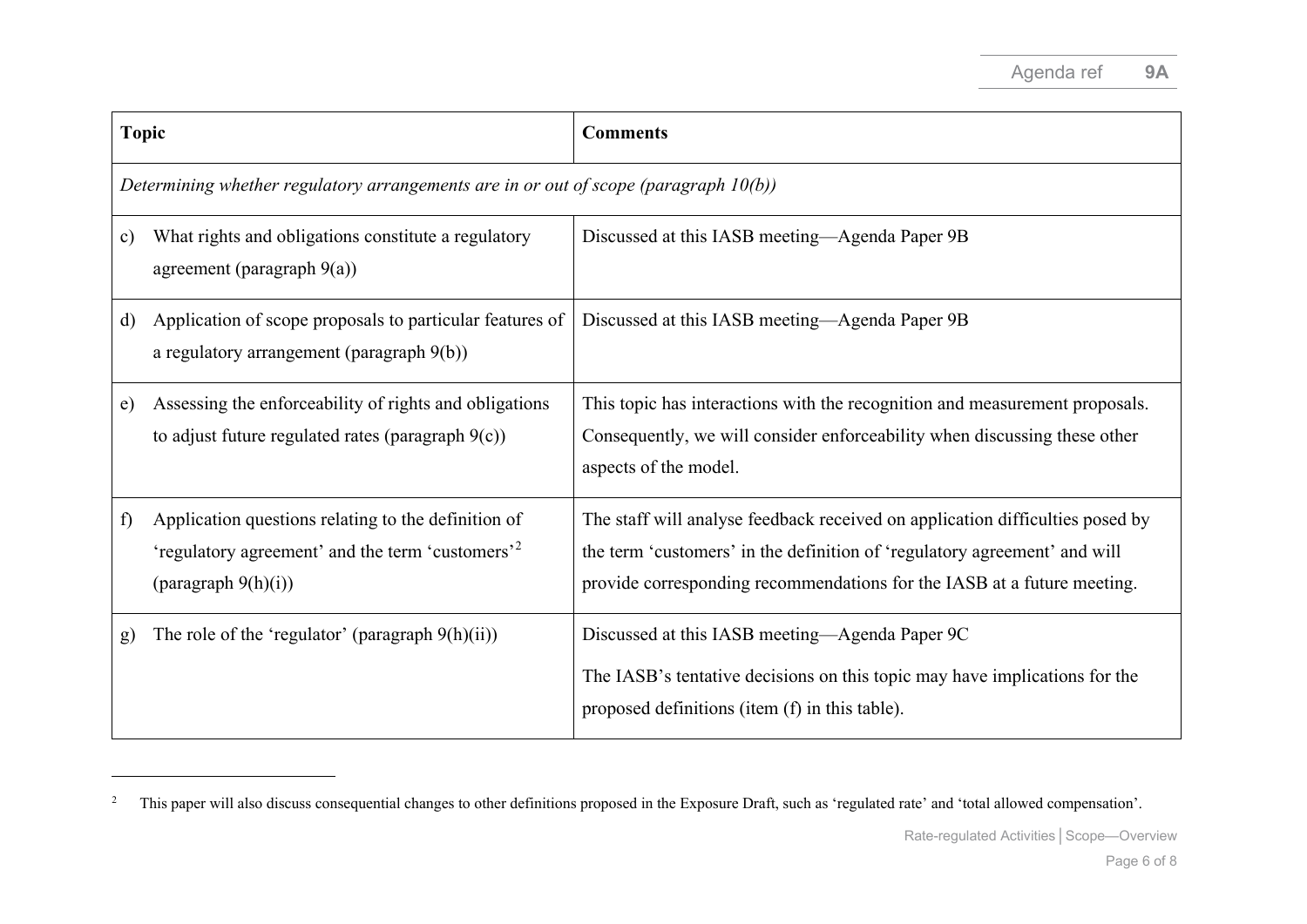<span id="page-6-0"></span>

| <b>Topic</b>                                                           |                                                                                                                                  | <b>Comments</b>                                                                                                                                                                                                                                    |  |  |
|------------------------------------------------------------------------|----------------------------------------------------------------------------------------------------------------------------------|----------------------------------------------------------------------------------------------------------------------------------------------------------------------------------------------------------------------------------------------------|--|--|
| Interactions with other IFRS Accounting Standards (paragraph $10(c)$ ) |                                                                                                                                  |                                                                                                                                                                                                                                                    |  |  |
| h)                                                                     | Interaction with IFRIC 12 (paragraphs $9(f)$ and 11)                                                                             | The staff will consider whether to develop illustrative examples for the final<br>Standard. If we identify issues that need an IASB decision, we will present a<br>paper at a future meeting.                                                      |  |  |
| $\ddot{1}$                                                             | Clarifying the boundary between financial instruments<br>and regulatory assets and regulatory liabilities<br>(paragraph $9(g)$ ) | This topic aims to clarify the boundary between financial instruments and<br>regulatory assets and regulatory liabilities as described in paragraph $9(g)$ . We<br>will consider transition implications when discussing the transition proposals. |  |  |